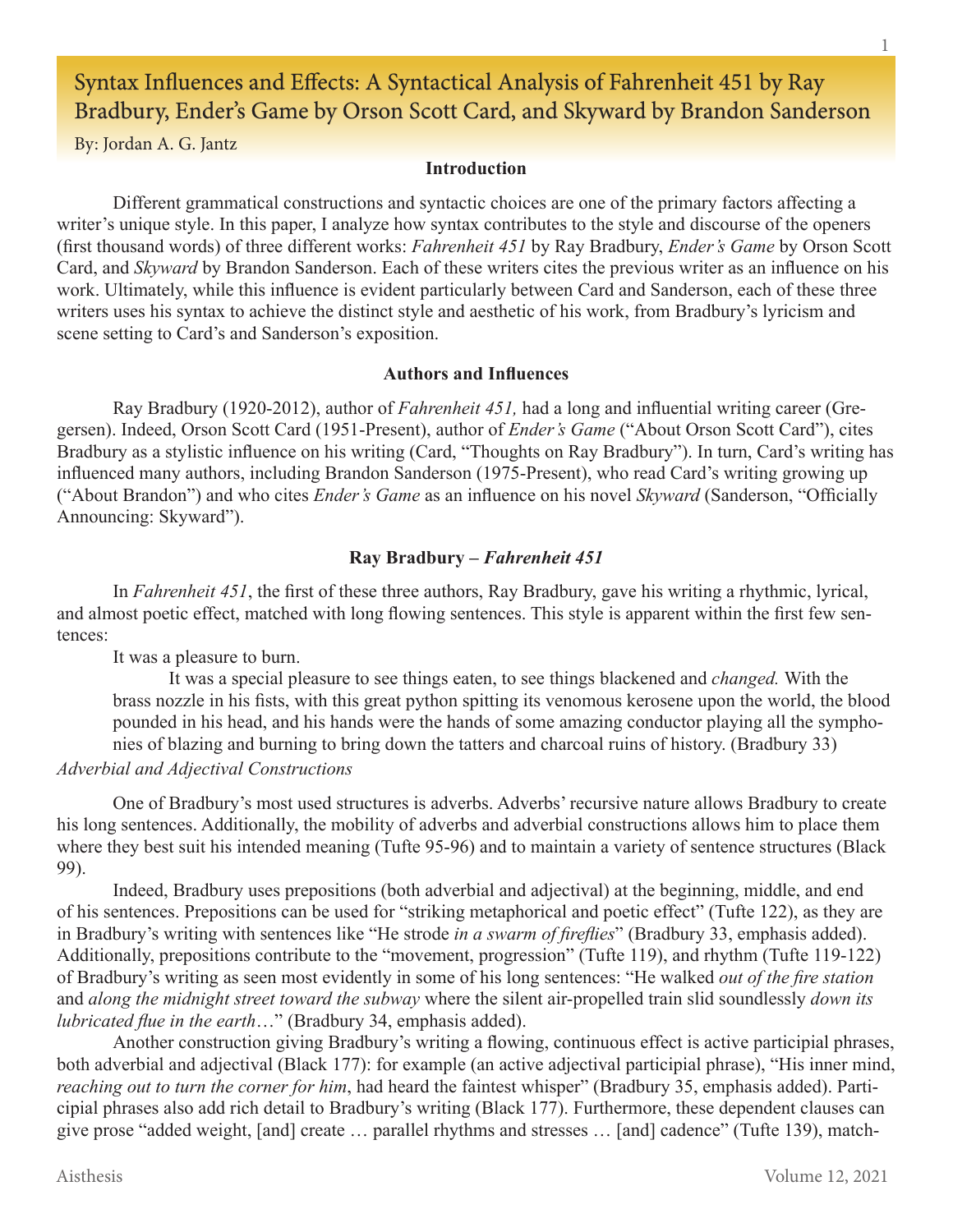ing Bradbury's rhythmic writing. The "predictable rhythms" (Tufte 140) of dependent clauses also "make them a frequent choice in ceremonial and other formal prose" (Tufte 140). While Bradbury's writing is not formal in certain senses (it is not written in the style of an academic paper, for example), it is certainly not colloquial. For instance, Bradbury uses some elevated diction—with words like "venomous" (34) and "symphonies" (34)" and has fairly complex sentence structures.

More specifically, *active* participial phrases (which Bradbury favors), with their -*ing* verbs, "convey a sense that the action is happening now" (Tufte 68). Bradbury's use of active participial phrases coupled with his use of -*ing* adjectives gives his writing a sense of immediacy.

As shown in some of the above quotes, Bradbury often uses commas to offset all of these adverbial and adjectival constructions, which adds emphasis to the offset phrase (Tufte 97). Since much of the important information and scene work that Bradbury does is in these prepositional phrases, this emphasis draws the reader's attention to the important content in his sentences.

# *Verb Types*

In regards to verbs, Bradbury uses many intransitive verbs, likely because much of his sentences' actual content is contained within adverbial phrases: for instance, "…the books *went* up in sparkling whirls and *blew*  away on a wind turned dark with burning" (Bradbury 33, emphasis added). Indeed, this type of sentence (long with a short nucleus) "can help to create a distinctive impact and texture" (Tufte 31), and relatedly, intransitive verbs allow for flexible emphasis and stress (Tufte 16). These two combined facts help Bradbury create the rhythm in the sentences in *Fahrenheit 451*.

Bradbury also commonly uses transitive verbs in *Fahrenheit 451*: for example, "…the silent air-propelled train … *let* him out with a great puff of warm air onto the cream-tiled escalator rising to the suburb" (Bradbury 34, emphasis added). Virginia Tufte notes, "Maximum activity often finds expression in the transitive, where the action of the verb crosses over to an object" (18) and says when "an adverb or prepositional phrase occupies the terminal slot" (18) in a sentence, they "receive … a strong share of attention" (18). In other words, transitive verbs give energy to Bradbury's writing and complement his use of prepositional phrases. *Sentence Structure and Whole Sentence Modifiers*

Bradbury opens *Fahrenheit 451* with a string of clefts—also called extraposed sentences (Black 249): "It was a pleasure to burn. It was a special pleasure to see things eaten, to see things blackened and *changed*" (Bradbury 33). This sentence structure allows Bradbury to give the second part of the sentences emphasis (De-Carrico 193), which is significantly stronger and more interesting than if he had used typical sentence structure, which would have emphasized the abstract concept of pleasure in the sentences.

Throughout the entire opener, Bradbury uses dependent clauses—adverbial, adjectival, and nominal (DeCarrico 148)—often surrounding his main clause with dependent clauses. These dependent clauses frequently hold the important information in the sentence, which he does in the following sentence with the *when* dependent clause nested within the *that* dependent clause: "He knew *that when he returned to the firehouse, he might wink at himself, a minstrel man, burnt-corked in the mirror*" (Bradbury 34, emphasis added). These two choices make Bradbury's writing seem softer or less direct, adding to the ethereal atmosphere and Montag's spell-like state that Bradbury develops around Montag's fascination with fire and Montag's encounter with Clarisse. When Bradbury breaks this structure (often with a short sentence), the sentence stands out, receiving emphasis and serving as necessary stylistic variation to slow the reader's reading pace.

Finally, Bradbury uses coordinating conjunctions, often allowing him to create his long sentences with multiple prepositional phrases like the following: "He walked out of the fire station *and* along the midnight street…" (Bradbury 34, emphasis added). Tufte notes that conjunctions can give writing a sense of "rhythm or pace" (125), which adds to the rhythm of the prepositional phrases and Bradbury's overall writing.

# **Orson Scott Card –** *Ender's Game*

Orson Scott Card's writing is of significant contrast to Bradbury's. The tone in *Ender's Game* is more detached, almost clinical at times, and less lyrical, as is evident within the first few paragraphs,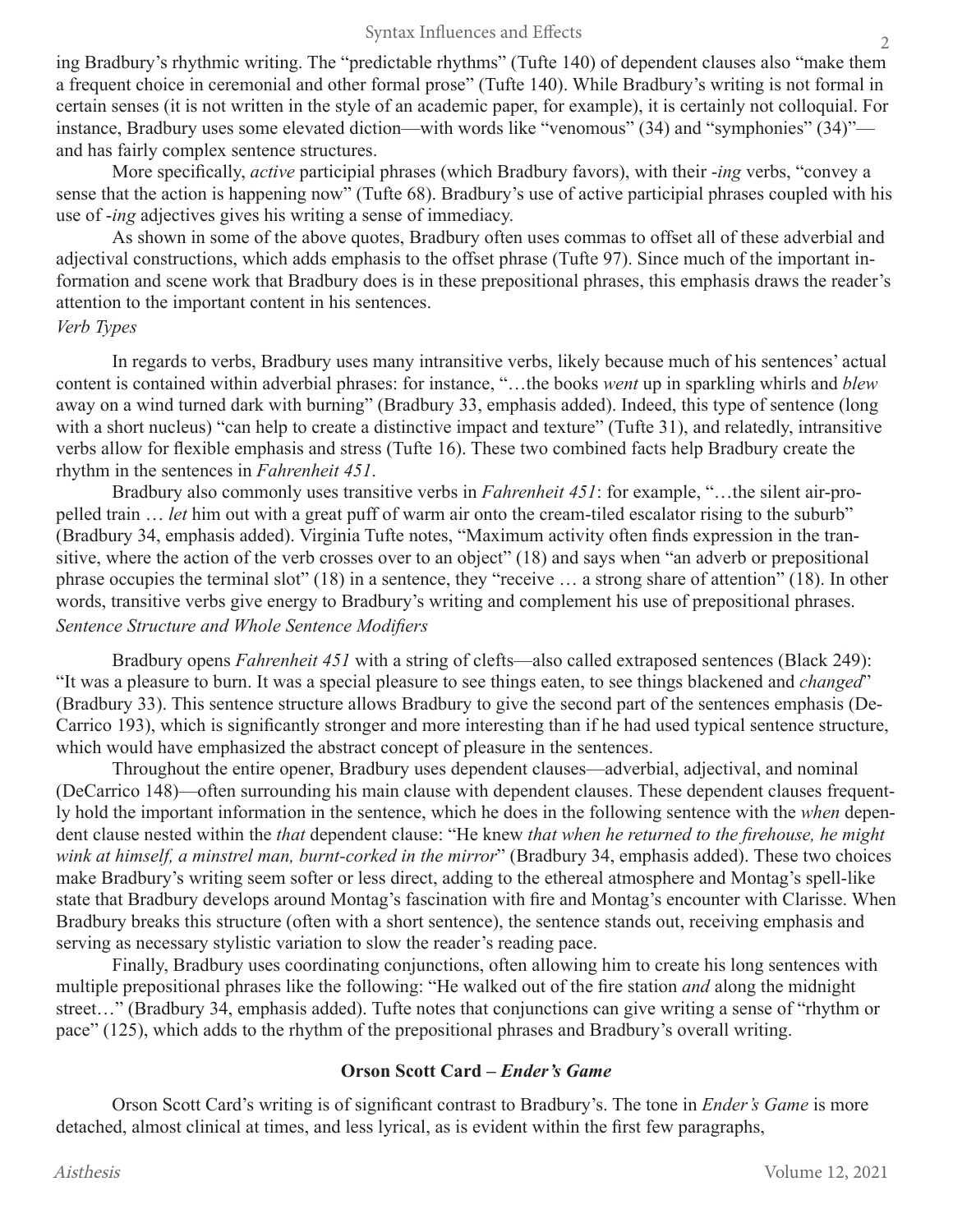Ender nodded. It was a lie, of course, that it wouldn't hurt a bit. But since adults always said it when it *was* going to hurt, he could count on that statement as an accurate prediction of the future. Sometimes lies were more dependable than the truth….

The monitor gone. Ender tried to imagine the little device missing from the back of his neck. (Card, *Ender's Game* 32)

This style is more direct than Bradbury's style. However, *Ender's Game* does have a military setting, so this style matches much of the events in and setting of the story. Additionally, unlike *Fahrenheit 451*, *Ender's Game*  has a child for the main character and focuses more intensely on the main character's inner world. *Ender's Game* also uses significantly more dialogue in the opener than *Fahrenheit 451*, including an introductory section of pure dialogue.

## *Adverbial and Adjectival Constructions*

Continuing the contrast with Bradbury, Card—while he employs a fair number of adverbs and adverbial phrases (adverbs are very common in English writing)—uses significantly fewer adverbial structures than Bradbury. In large part, this contributes to his shorter sentence length. Card also uses shorter breath units, giving his writing a choppier feel, which in turn, gives his writing somewhat of a "childlike" (DeCarrico 136) feel, matching the main character's age.

While Card does not use as many active participial phrases as Bradbury does, he does use -*ing* words, notably with three within one sentence describing Ender in pain: "He could feel his legs *thrashing*, and his hands were *clenching* each other, *wringing* each other so tightly that they arched [sic.]" (Card, *Ender's Game* 33, emphasis added). These -*ing* words add immediacy to the overall work, and in the scene that this sentence is from, they add urgency to Ender's pain and panic (Tufte 68). *Verb Types*

As he uses fewer adverbial constructions than Bradbury, Card's writing uses significantly fewer intransitive verbs. However, he uses many transitive verbs, which typically place emphasis on the direct object (Tufte 18). For example, Card places emphasis on Ender's fear of Peter through the direct objects in this excerpt: "But Ender *knew*, even as he *thought* it, that Peter wouldn't leave him alone. There *was* something in Peter's eyes…" (Card, *Ender's Game* 32, emphasis added). In this way, Card is able to focus on his sentence's content and on establishing his narrative.

Card also makes extensive use of linking verbs. Tufte notes that these verbs can emphasize an assertion and "create an insistence" (11). In the beginning of a novel, these assertions can help the author establish different elements of the story, which aligns with Card's focus on exposition. Card is able to use this in the following excerpt to establish Peter's personality: "…Peter *was* too dangerous. Peter *got* so angry" (Card, *Ender's Game*  32, emphasis added). This assertiveness also supports the military setting that develops later in the novel.

Finally, Card uses a variety of infinitive phrases (nominal, nominal complement, and adjective complement), which "cultivate ease and economy of style" (Tufte 74), "expand … finite verbs, … [and] open up a main verb phrase for important expansions" (Tufte 73). These effects allow Card to efficiently set up his story and add expository details to his opener as he does with the first mention of the Buggers in the main narrative section: "…when he [Peter] wants *to play Buggers and astronauts*, maybe I won't have *to play*…" (Card, *Ender's Game* 32, emphasis added).

# *Sentence Structure and Whole Sentence Modifiers*

Throughout this opener, Card generously uses interrogative sentences, especially within dialogue. These questions propel the dialogue and narrative forward: Questions demand answers.

In addition to questions, Card uses some imperative sentences (mostly in the dialogue between the doctor and the nurse). Imperative sentences have a "commanding nature" (Tufte 209), which has a twofold effect in this text. First, coupled with the clipped nature of these imperative sentences, the commanding tone adds urgency to the dialogue between the doctor and the nurse and, largely, Ender's situation (and the panic of his situation) as his monitor is removed. Second, it helps establish the military atmosphere of the rest of the book.

Aisthesis Volume 12, 2021 Another structure Card uses is fragments, which Card uses in the introductory dialogue and when Ender is contemplating his relationship with his brother. In the dialogue section, the fragments simulate speech (people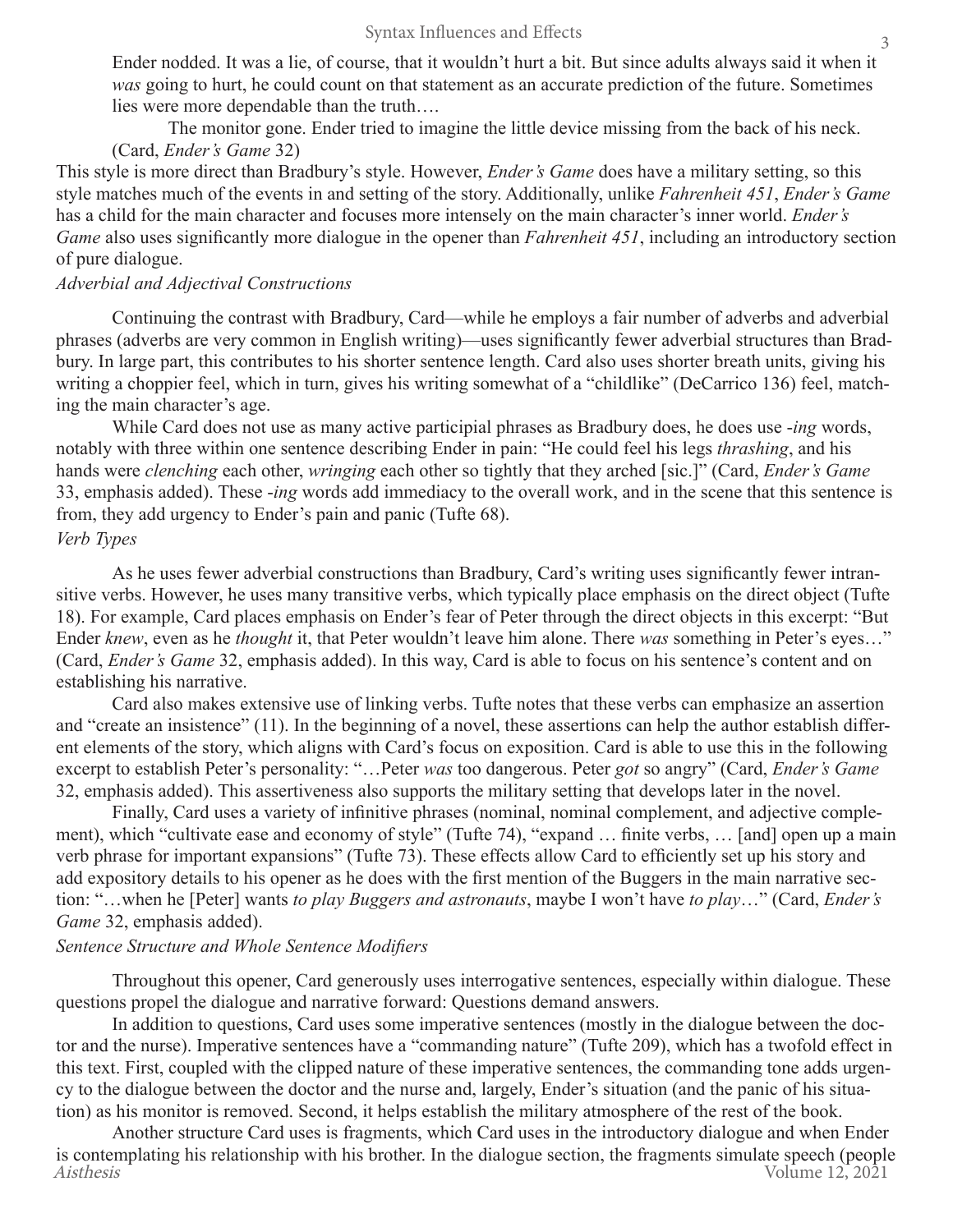#### Syntax Influences and Effects

often speak in fragments), and as short fragments, they give the speech a clipped feeling, matching the expected idiolects of who we later learn are members of the military. In the second instance, when Ender is thinking, the fragments help simulate thought: We often do not think in complete sentences. These are short fragments as well, which feel disjointed when placed next to each other, matching Ender's disjointed and conflicting feelings on his present situation—the monitor's being removed—and whether it will make Peter stop hating him.

In contrast to Bradbury's sentences' mostly starting with an introductory phrase, Card often begins his sentences with the main clause: for example, "The doctor was trembling; his voice shook as he spoke" (Card, *Ender's Game* 33). This makes Card's writing feel more direct since the sentence's main point is in the main clause, placed at the front of the sentence.

While Bradbury uses some dependent clauses, Card's writing abounds with dependent clauses (especially relative clauses, nominal clauses, and adverbial clauses): "…Peter won't hate me anymore. I'll come home and show him *that the monitor's gone*, and he'll see *that I didn't make it either*" (Card, *Ender's Game* 32, emphasis added). Card's writing is less "formal" (Tufte 140) than Bradbury's writing; however, dependent clauses are also common "in the *opening chapters* and narrative passages of novels, where authors often want to impart details quickly" (Tufte 140, emphasis added). This aligns with Card's more utilitarian style and his expositional opener.

Card also distinctively uses two types of whole sentence modifiers. First, Card uses vocative modifiers, like when the nurse addresses Ender: "'Are you all right, *Andrew*?'" (Card, *Ender's Game* 33, emphasis added). Vocative modifiers can set tone (Black 239) and are often "considered informal" (Black 238). Since Card uses his vocative modifiers in dialogue, they give the characters' speech an informal tone. Second, Card uses adverbial conjunctions, which largely add cohesion to the story (Tufte 239, 243) but can also create an order to sentences or "establish a unity of spatial or temporal order, or a pattern or method" (Tufte 241). This is reflected in the procedural, cause-and-effect elements as Ender ponders the different possible effects of his monitor's coming out.

Finally, Bradbury, Card, *and* Sanderson all make extensive use of pronouns, which prevent them from "use[ing] the same nouns over and over" (Tufte 49) and give the writing a sense of "cohesion" (Tufte 49). However, pronouns also clarify the intended listener in dialogue (DeCarrico 119), which Card uses to especially great effect when he uses the second person pronoun "you" in the opening dialogue. This pronoun gives the reader some context of the conversation without explicitly doing so (DeCarrico 104), contributing to "greater efficiency of expression" (DeCarrico 119).

#### **Brandon Sanderson –** *Skyward*

Brandon Sanderson's writing is more similar to Card's than Card's is to Bradbury's. In many ways, Sanderson is a slightly more concentrated version of Card's writing as seen within the first two paragraphs:

Only fools climbed to the surface. It was stupid to put yourself in danger like that, my mother always said. Not only were there near-constant debris showers from the rubble belt, but you never knew when the Krell would attack.

Of course, my father traveled to the surface basically every day—he had to, as a pilot. I supposed by my mother's definition that made him *extra* foolish, but I always considered him extra brave. (Sanderson, *Skyward* 1)

As is evident, the narration in this text is more childish than Card's, despite the main characters' similar age. Notably, though, in the introduction to *Ender's Game,* Card explains this choice, saying he wanted his readers to experience a child's feelings' being as significant as the reader's feelings as an adult (Card, *Ender's Game* 20- 21). This difference may also be explained by the intended audience of the two texts. *Ender's Game* has a target audience of adults while *Skyward* is "a kind of borderline YA/Adult project" (Sanderson, "Officially Announcing: Skyward").

Also similar to Card (and contrasting Bradbury), Sanderson's text has a focus on exposition in addition to worldbuilding, for which Sanderson is well known.

# *Adverbial and Adjectival Constructions*

Aisthesis Volume 12, 2021 Like Bradbury and Card, Sanderson makes use of the active participial phrase, which, as in Bradbury's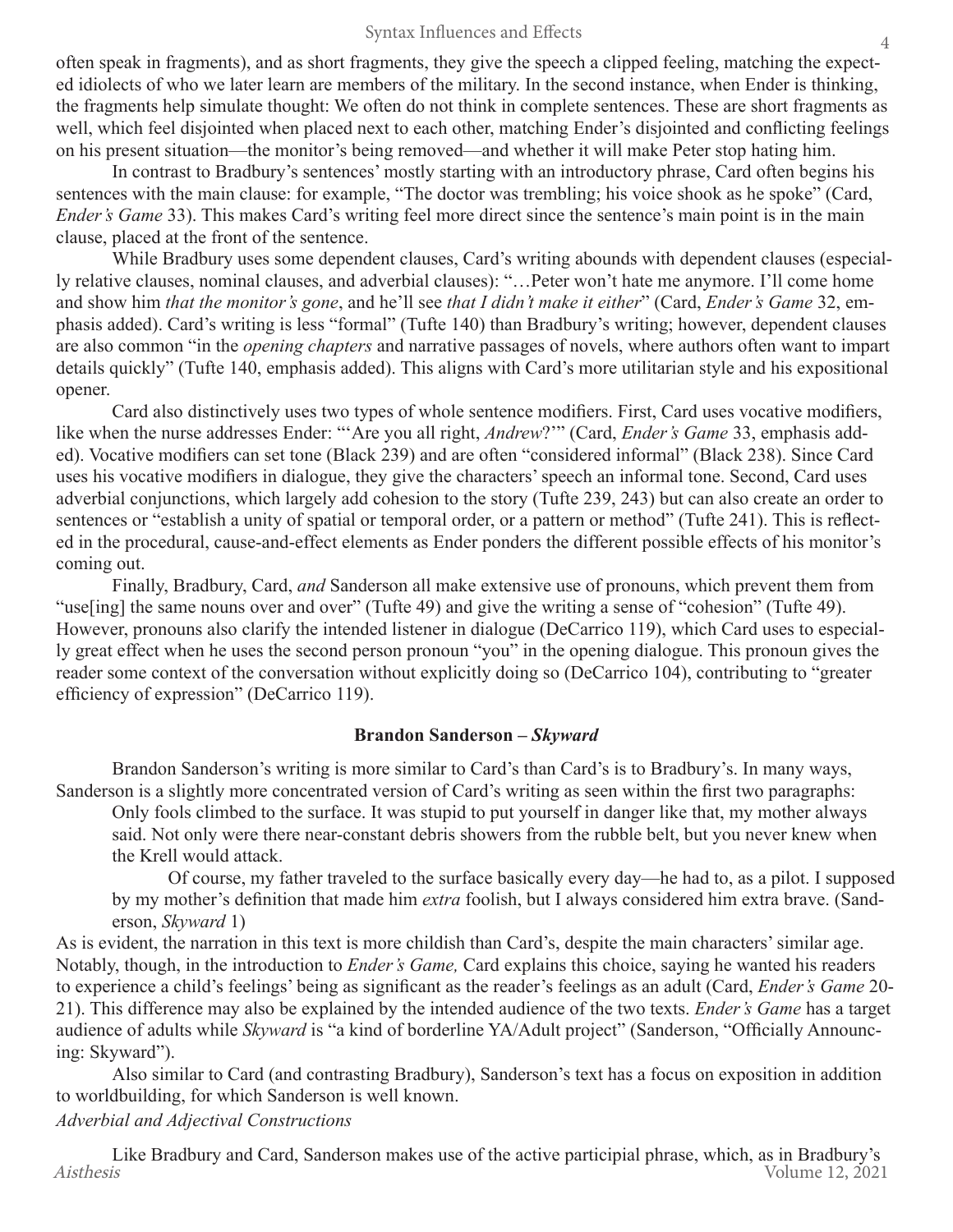#### Syntax Influences and Effects

and Card's writing, give Sanderson's writing a sense of immediacy (Tufte 68) as in the following example: "I hurried after my father, *carrying a lantern to light the rubble-strewn cavern*" (Sanderson, *Skyward* 1, emphasis added). All three of these texts are written in past tense, so the participial phrases add necessary urgency to the stories.

Another type of dependent clause that Sanderson uses (like Card) is the adverbial clause. Dependent clauses have a similar effect on Sanderson's writing as they do on Card's writing. Dependent clauses are useful "to impart details quickly" (Tufte 140), which Sanderson uses to help worldbuild and establish his narrative: "Stuffed bears were for babies, *even if you'd fashioned your own mock power armor for yours out of string and broken ceramics*" (Sanderson, *Skyward* 2, emphasis added).

#### *Verb Types*

Sanderson uses similar verb types to Card, with a similar proportion of intransitive verbs and a higher proportion of transitive verbs, and as in Card's writing, the transitive verbs help with the exposition, rather than having a Bradbury-like lyricism. Additionally, like Card, Sanderson uses many linking verbs, which can "create an insistence" (Tufte 11). This insistence allows Sanderson to firmly establish his world and narrative, helping the readers suspend their disbelief.

# *Sentence Structure and Whole Sentence Modifiers*

Like Bradbury, Sanderson uses a cleft early in his opener (in his second sentence): "It was stupid to put yourself in danger like that, my mother always said" (Sanderson, *Skyward* 1). As it does with Bradbury's writing, this cleft makes the opener stand out with unique emphasis and sentence structure (DeCarrico 193).

Overall, like Card, Sanderson begins most of his sentences with the main clause. While this does give his writing a more direct tone, it also makes the tone feel somewhat simplistic (which the direct tone adds to), and this simple, direct tone is what one would expect from both a child narrator and a child main character.

Adding to this "childlike" (DeCarrico 136) narration is Sanderson's use of shorter breath units (DeCarrico 136), which is especially important since both the narrator and the main character are a child.

In regards to whole sentence modifiers, Sanderson uses vocative modifiers in dialogue—although not as many as Card—which help set an informal tone (Black 238-239), establishing the narrator's comfortable and familiar relationship with her father.

Finally, in addition to the above-mentioned adverbial dependent clauses, Sanderson uses relative clauses, nominal clauses, and nominal appositives, which, as dependent clauses, are to be expected in novel openers (Tufte 140) and can be used "to impart details quickly" (Tufte 140). Appositives in particular are good for clarifying details or adding details to a text (Tufte 191). Sanderson uses this effect to establish aspects of the world he is creating and the narrator's life. Overall, these dependent clauses have a similar effect to the adverbial clauses by allowing Sanderson to add details that flesh out his narrative as in the following excerpt: "I had even drawn a pin on the left over my heart, like the one he wore—*the pin that marked him as a pilot*" (Sanderson, *Skyward* 2, emphasis added).

#### **Conclusion**

Despite their varying uses of syntax and grammatical constructions, Ray Bradbury, Orson Scott Card, and Brandon Sanderson all use syntax to create writing styles that successfully craft and support their narrative, bringing their scenes, stories, and characters to life. These authors' syntactical choices allow them to focus on different elements in their openers, with Bradbury's focus on scene setting and poetic style and Card's and Sanderson's focus on more expositional elements. Overall, this analysis shows that different types of syntactical constructions with their different effects each have a role to play in crafting effective stories and style.

5